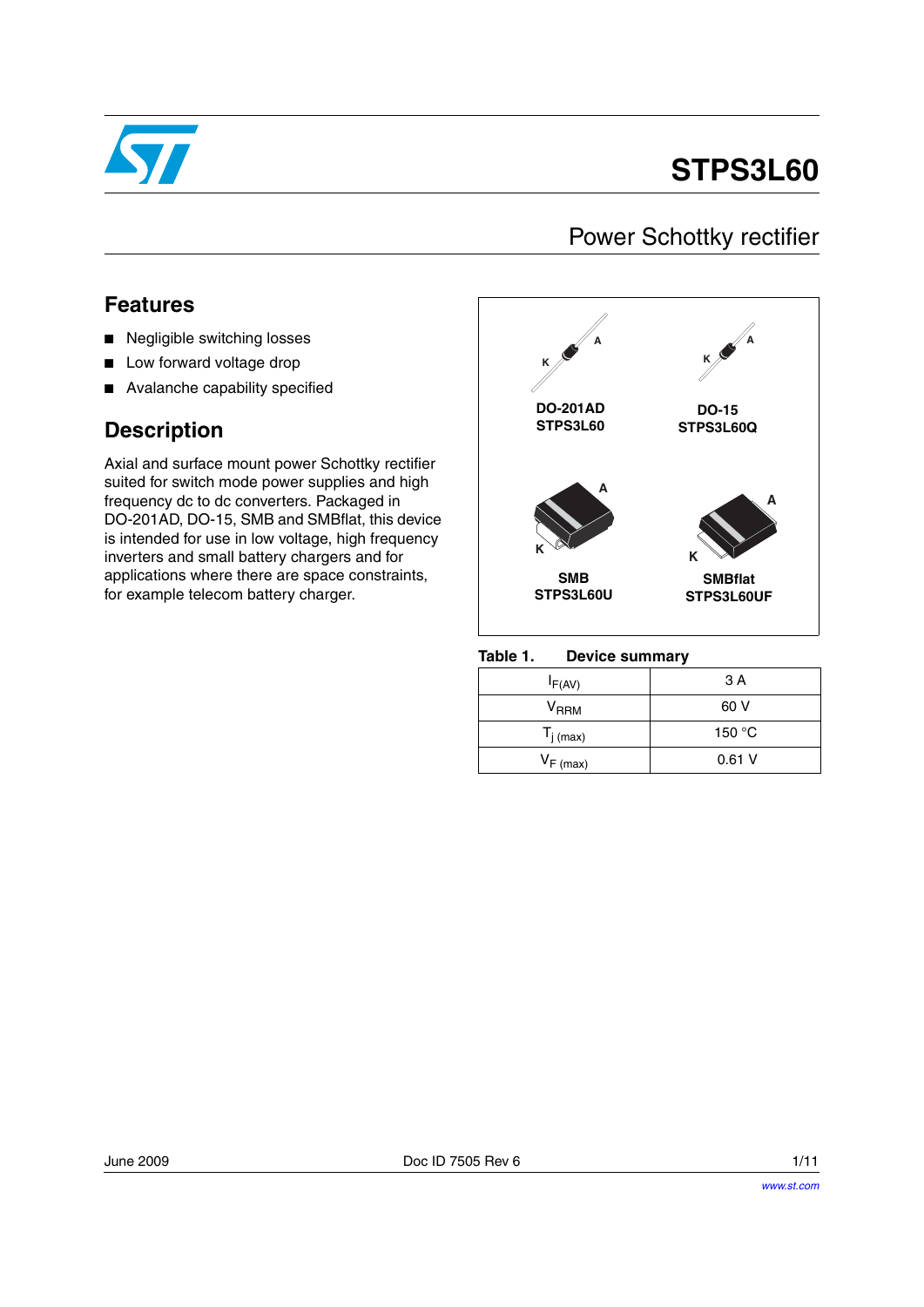# **1 Characteristics**

| Symbol              | <b>Parameter</b>                                      | <b>Value</b>                                     | Unit      |   |
|---------------------|-------------------------------------------------------|--------------------------------------------------|-----------|---|
| $V_{RRM}$           | Repetitive peak reverse voltage                       | 60                                               | v         |   |
| I <sub>F(RMS)</sub> | RMS forward current                                   | 10                                               | A         |   |
|                     |                                                       | $T_1 = 105$ °C $\delta = 0.5$<br>(DO-201AD, SMB) |           |   |
| $I_{F(AV)}$         | Average forward current                               | $T_1 = 72 °C \delta = 0.5$<br>$(DO-15)$          | 3         | A |
|                     |                                                       | $T_1 = 127$ °C $\delta = 0.5$<br>(SMBflat)       |           |   |
| <sup>I</sup> FSM    | Surge non repetitive forward current                  | $t_p = 10$ ms Sinusoidal                         | 100       | A |
| $P_{ARM}$           | Repetitive peak avalanche power                       | $t_p = 1 \,\mu s \, T_i = 25 \,^{\circ}\text{C}$ | 2000      | w |
| $T_{\text{stg}}$    | Storage temperature range                             | $-65$ to $+150$                                  | °C        |   |
| $T_i$               | Maximum operating junction temperature <sup>(2)</sup> | 150                                              | °C        |   |
| dV/dt               | Critical rate of rise reverse voltage                 | 10000                                            | $V/\mu s$ |   |

#### Table 2. **Absolute ratings**<sup>(1)</sup>

1. limiting values, per diode

2.  $\frac{dPtot}{dTj} < \frac{1}{Rth(j-a)}$  condition to avoid thermal runaway for a diode on its own heatsink

### **Table 3. Thermal resistance**

| Symbol                              |  | <b>Value</b>          | Unit       |    |               |
|-------------------------------------|--|-----------------------|------------|----|---------------|
|                                     |  |                       | SMBflat    | 10 |               |
| $R_{th (j-l)}$<br>Junction to leads |  |                       | <b>SMB</b> | 20 | $\degree$ C/W |
|                                     |  | Lead length $= 10$ mm | DO-201AD   | 20 |               |
|                                     |  |                       | DO-15      | 35 |               |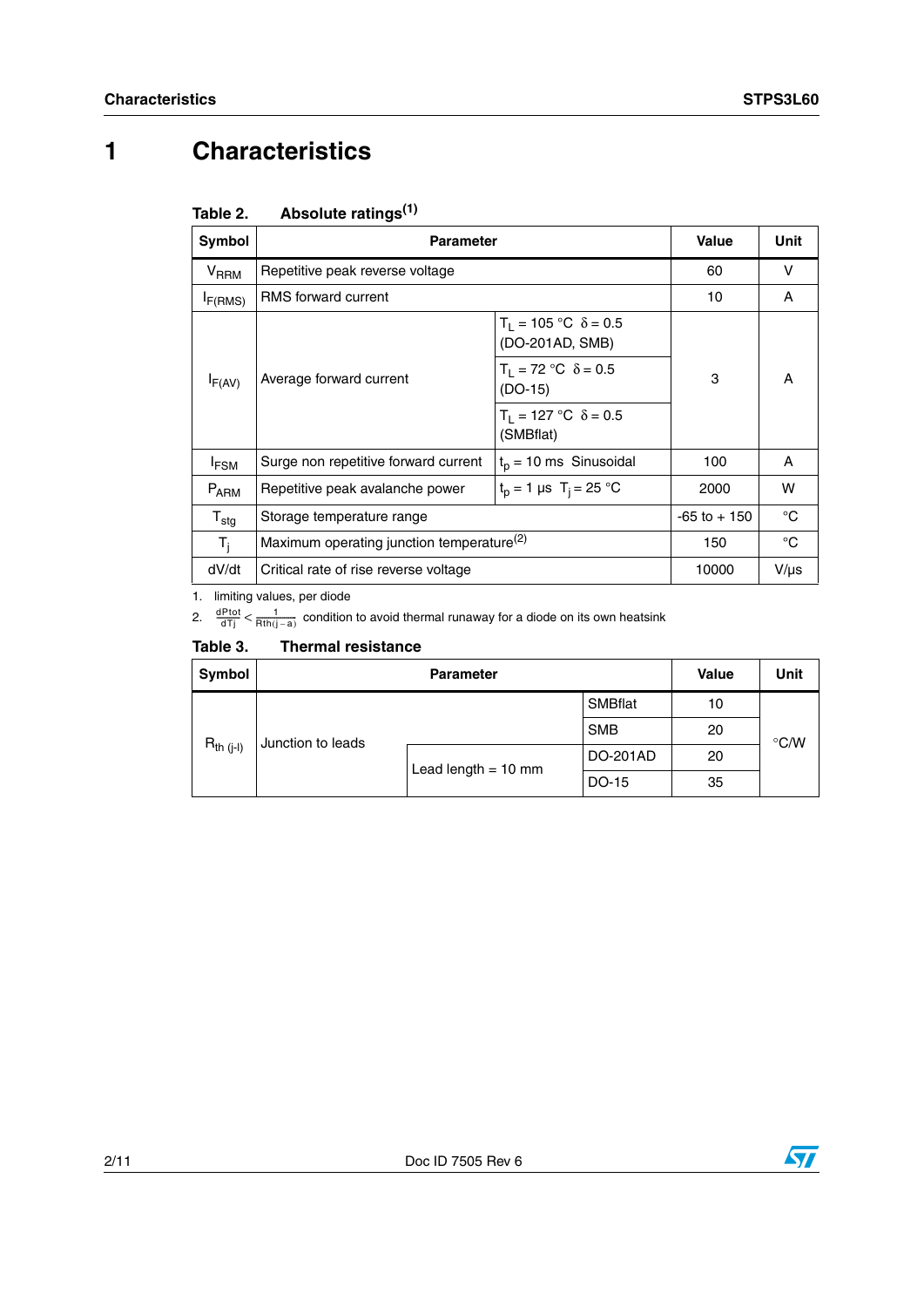| Symbol          | <b>Parameter</b>        | <b>Tests Conditions</b> | Min.            | Typ.                     | Max. | <b>Unit</b> |    |
|-----------------|-------------------------|-------------------------|-----------------|--------------------------|------|-------------|----|
|                 |                         | $T_i = 25 °C$           |                 |                          |      | 150         | μA |
| $I_{\rm R}$ (1) | Reverse leakage current | $T_i = 100 °C$          | $V_R = V_{RRM}$ | -                        | 4    | 15          | mA |
|                 |                         | $T_i = 125 °C$          |                 | $\overline{\phantom{a}}$ | 14   | 30          |    |
| $V_F^{(1)}$     | Forward voltage drop    | $T_i = 25 °C$           |                 |                          |      | 0.62        |    |
|                 |                         | $T_i = 100 °C$          | $I_F = 3 A$     | $\overline{\phantom{a}}$ | 0.53 | 0.61        |    |
|                 |                         | $T_i = 125 °C$          |                 | ٠                        | 0.51 | 0.59        | v  |
|                 |                         | $T_i = 25 °C$           |                 |                          | -    | 0.79        |    |
|                 |                         | $T_i = 100 °C$          | $I_F = 6$ A     | $\overline{\phantom{a}}$ | 0.62 | 0.71        |    |
|                 |                         | $T_i = 125 °C$          |                 | $\overline{\phantom{a}}$ | 0.6  | 0.69        |    |

Table 4. **Static electrical characteristics** 

1. Pulse test : $t_p = 380 \text{ }\mu\text{s}, \delta < 2\%$ 

To evaluate the conduction losses use the following equation :

 $P = 0.44 \times I_{F(AV)} + 0.05 \times I_{F}^{2}$ (RMS)

### **Figure 1. Average forward power dissipation versus average forward current**





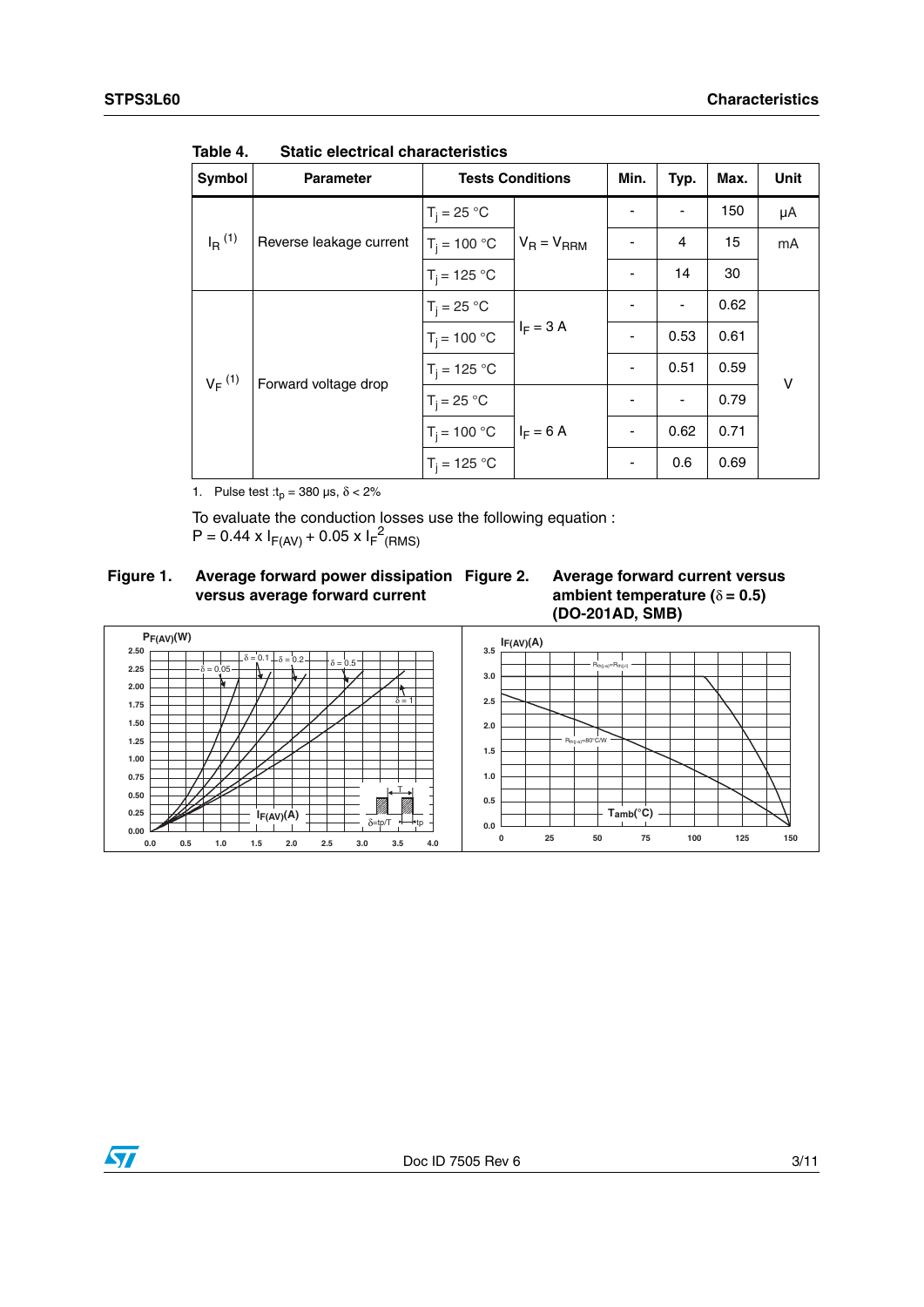#### **Figure 3. Average forward current versus ambient temperature (**δ **= 0.5) (DO-15)**







**Figure 6. Normalized avalanche power derating versus junction temperature**



**Figure 7. Non repetitive surge peak forward current versus overload duration (maximum values) (DO-201AD)**

**Figure 8. Non repetitive surge peak forward current versus overload duration (maximum values) (DO-15)**



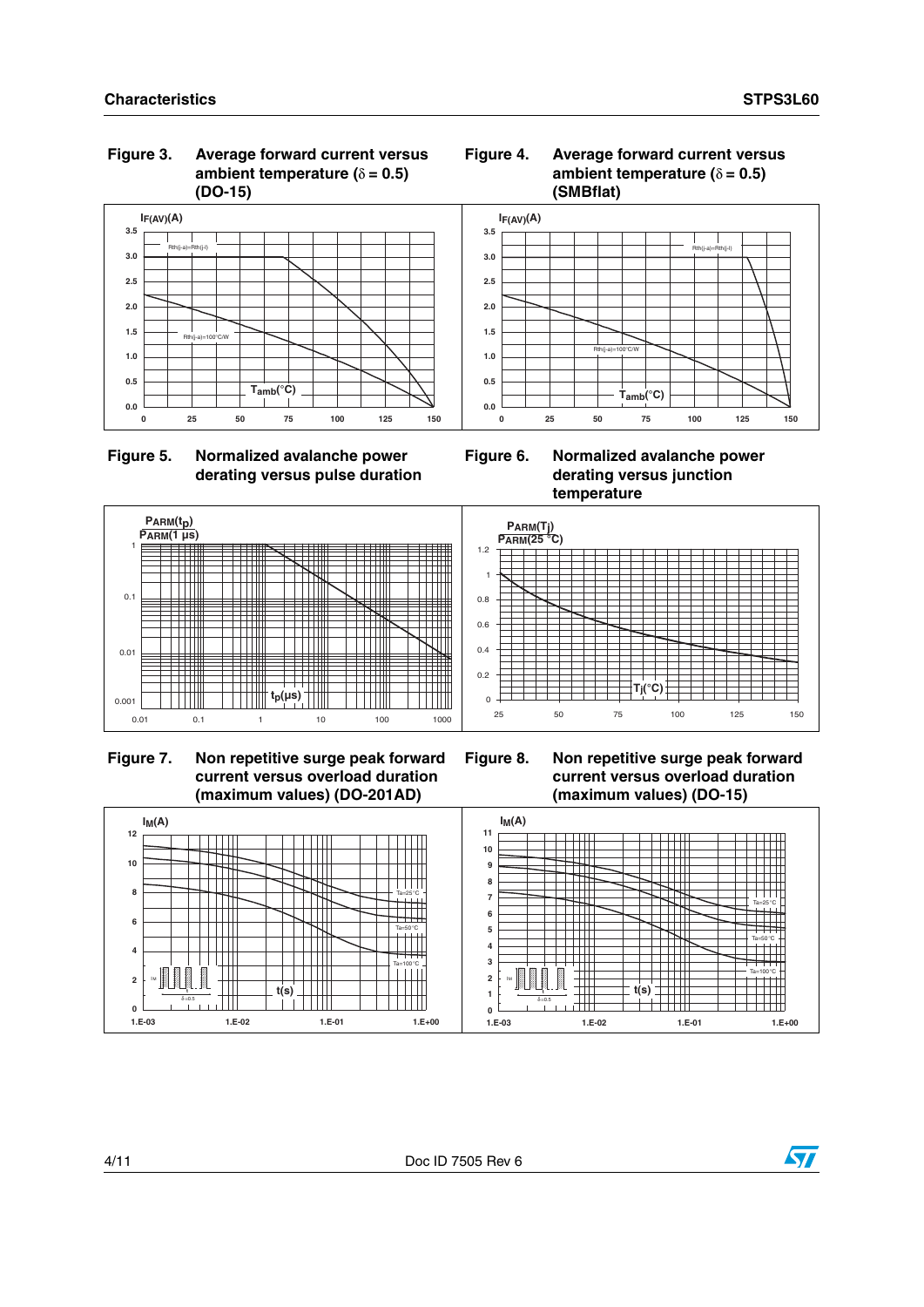#### **Figure 9. Non repetitive surge peak forward current versus overload duration (maximum values) (SMB)**





### **Figure 11. Relative variation of thermal impedance junction to ambient versus pulse duration (DO-201AD)**











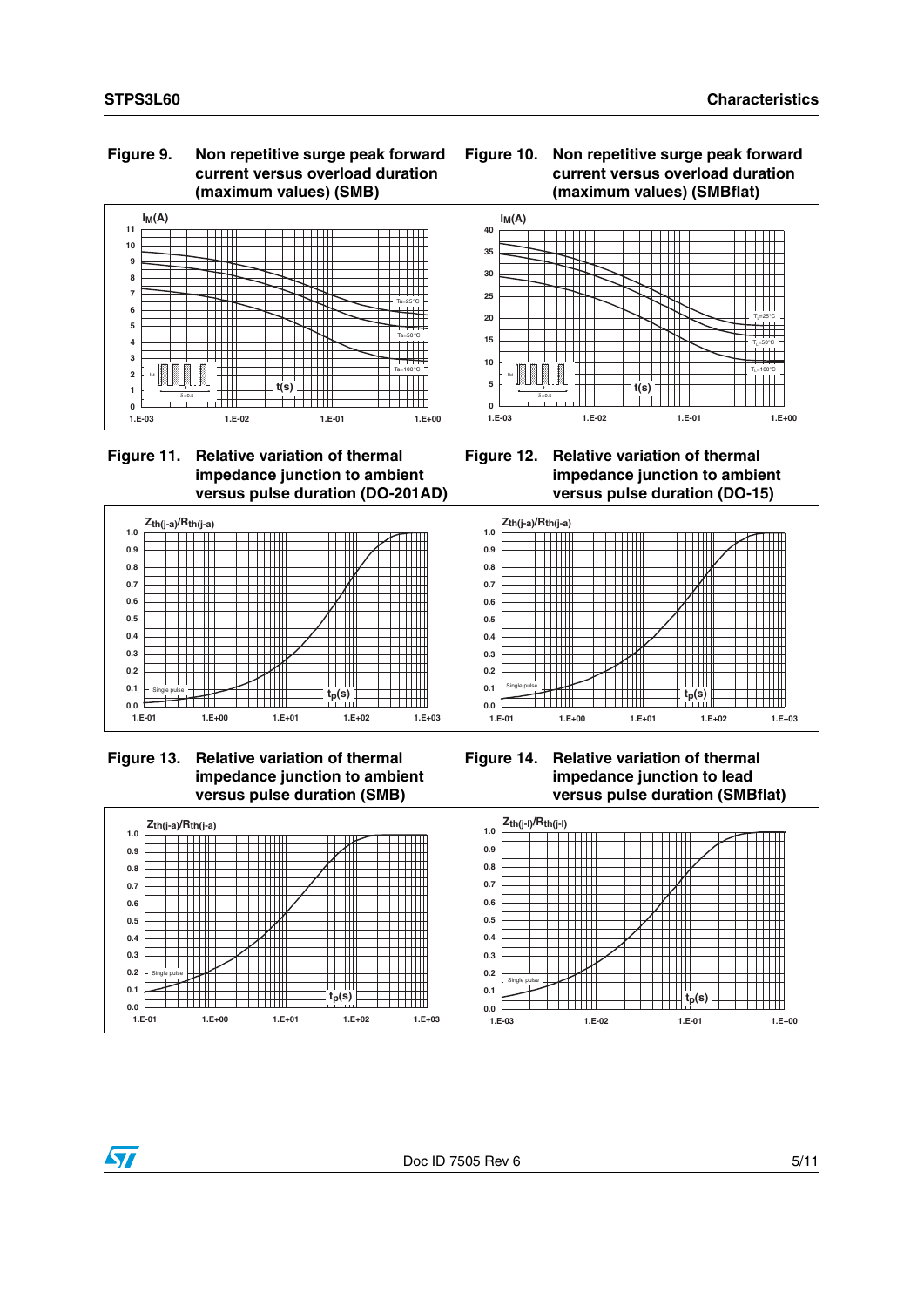**1.E-03**

**IFM(A)** 

**1.E-02**

**1.E-01**

**1.E+00**

**1.E+01**

**1.E+02**

#### **Figure 15. Reverse leakage current versus reverse voltage applied (typical values)**



Tj=25°C (Maximum values)

**V**<sub>FM</sub>(V)



Tj=100°C (Maximum values)

 $Ti=100^{\circ}$ C (Typical values)



**0 5 10 15 20 25 30 35 40 45 50 55 60**





 **Figure 19. Thermal resistance junction to ambient versus copper surface under each lead (SMB)**

**0.0 0.2 0.4 0.6 0.8 1.0 1.2 1.4 1.6 1.8 2.0 2.2 2.4**





#### **Figure 16. Junction capacitance versus reverse voltage applied (typical values)**



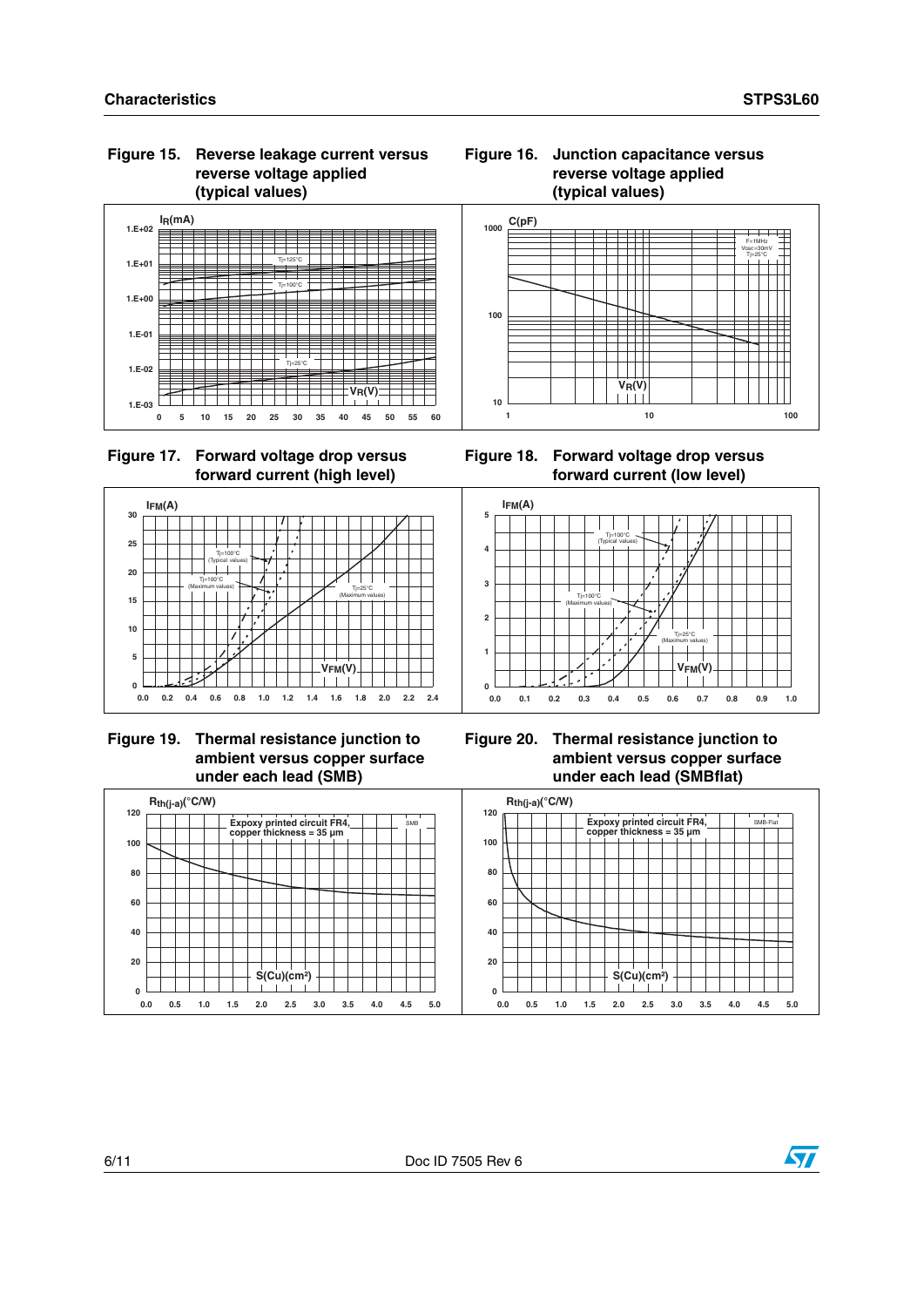## **2 Package information**

Epoxy meets UL94, V0

In order to meet environmental requirements, ST offers these devices in different grades of ECOPACK® packages, depending on their level of environmental compliance. ECOPACK® specifications, grade definitions and product status are available at: [www.st.com](http://www.st.com). ECOPACK® is an ST trademark.

**Figure 21. DO-15 plastic dimensions**



Figure 22. **Figure 22. DO-201AD plastic dimensions**



Notes:

- 1. The lead diameter ∅D is not controlled over zone E
- 2. The minimum axial length within which the device may be placed with its leads bent at right angles is 0.59"(15 mm)

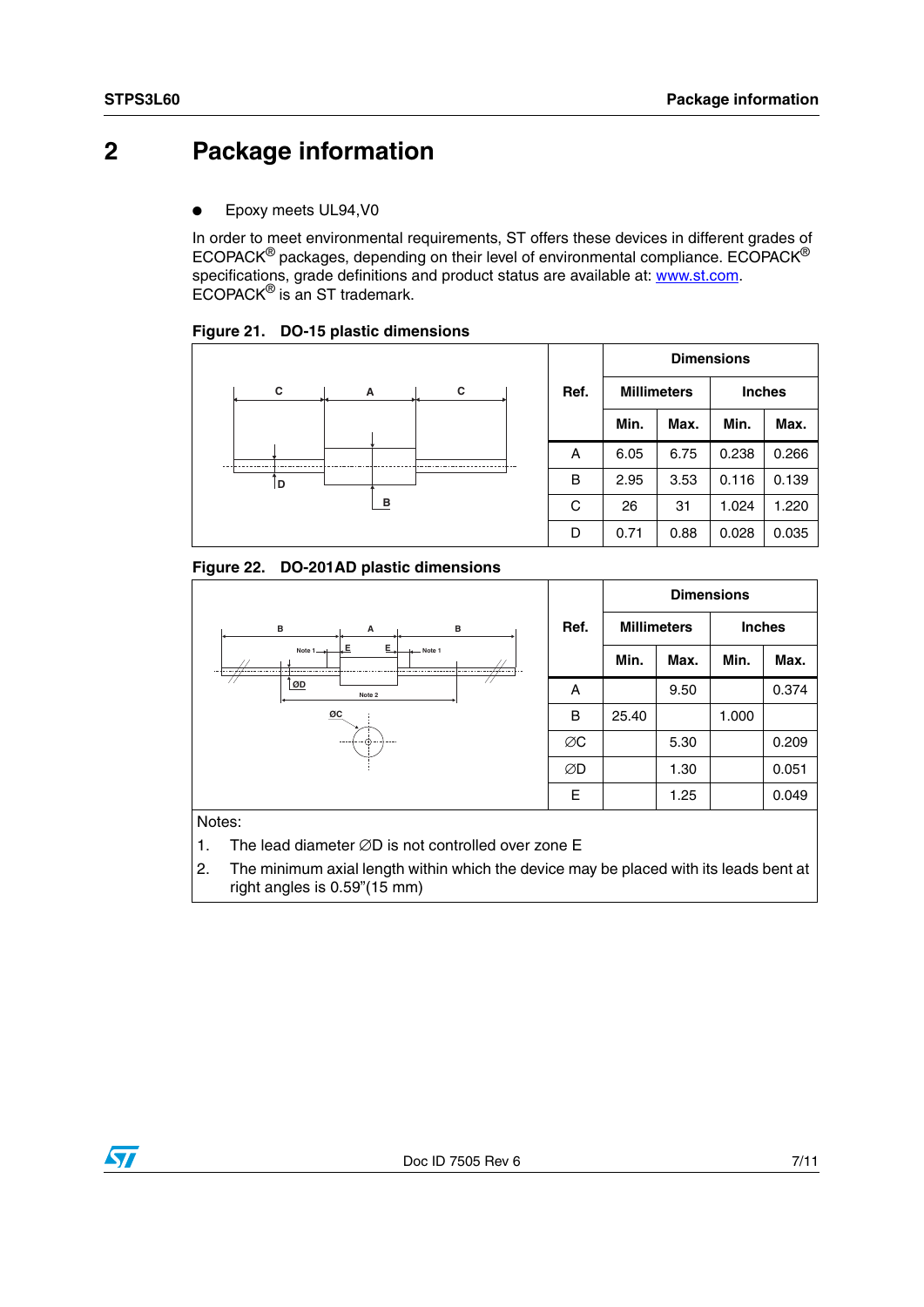Table 5. **SMB dimensions** 

|                                                    |   |                | <b>Dimensions</b>  |      |               |       |  |
|----------------------------------------------------|---|----------------|--------------------|------|---------------|-------|--|
|                                                    |   | Ref.           | <b>Millimeters</b> |      | <b>Inches</b> |       |  |
| E1                                                 |   |                | Min.               | Max. | Min.          | Max.  |  |
| D                                                  |   | A <sub>1</sub> | 1.90               | 2.45 | 0.075         | 0.096 |  |
|                                                    |   | A2             | 0.05               | 0.20 | 0.002         | 0.008 |  |
|                                                    |   | b              | 1.95               | 2.20 | 0.077         | 0.087 |  |
| Е                                                  |   | c              | 0.15               | 0.40 | 0.006         | 0.016 |  |
| A1<br>$A2$ <sup>T</sup><br>$c$ $\overline{f}$<br>L |   | D              | 3.30               | 3.95 | 0.130         | 0.156 |  |
|                                                    |   | E              | 5.10               | 5.60 | 0.201         | 0.220 |  |
|                                                    | b | E1             | 4.05               | 4.60 | 0.159         | 0.181 |  |
|                                                    |   | L              | 0.75               | 1.50 | 0.030         | 0.059 |  |

### **Figure 23. SMB footprint, dimensions in mm (inches)**



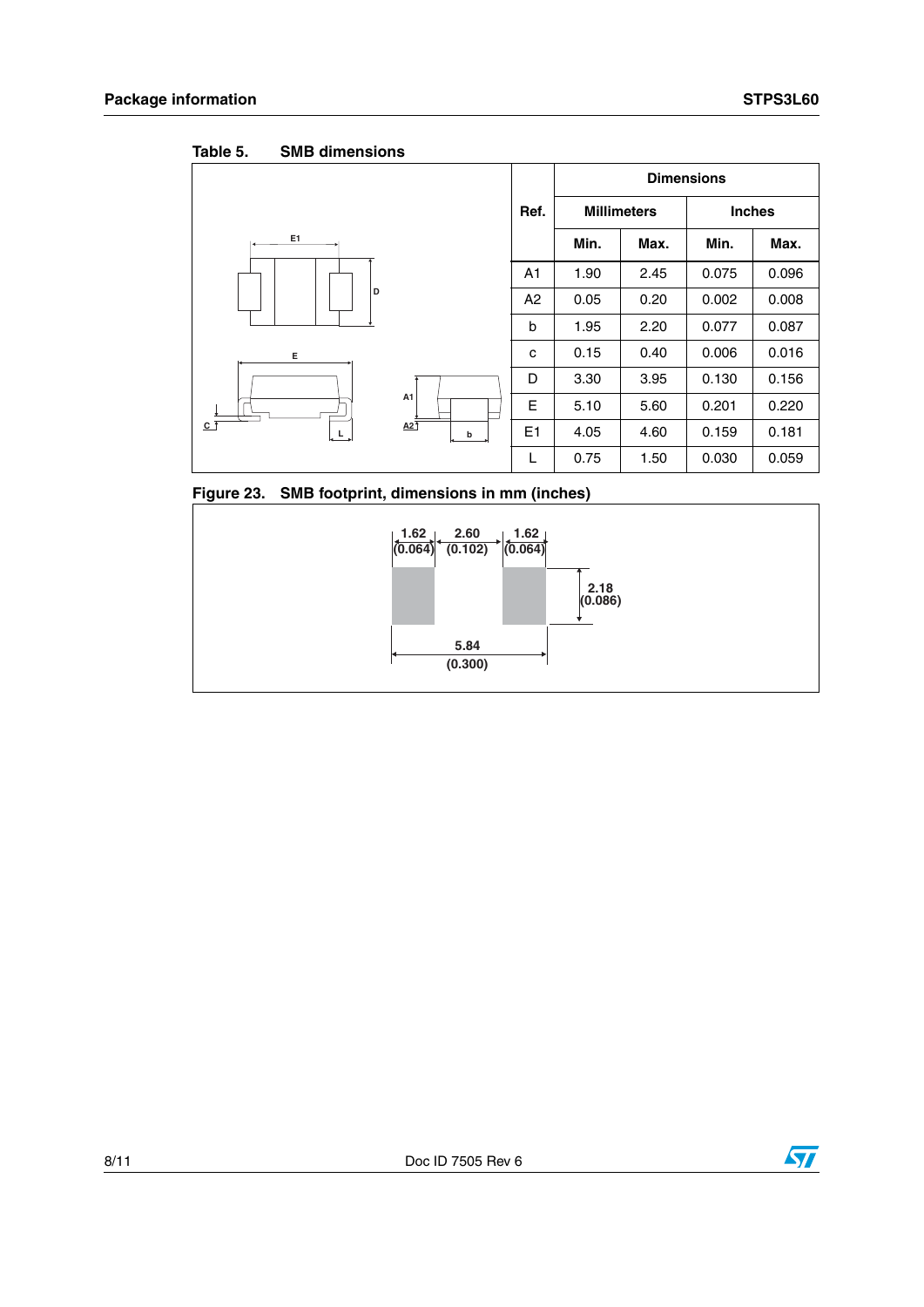|                                    |      |                    |      |               | <b>Dimensions</b> |       |       |
|------------------------------------|------|--------------------|------|---------------|-------------------|-------|-------|
|                                    | Ref. | <b>Millimeters</b> |      | <b>Inches</b> |                   |       |       |
|                                    |      | Min.               | Typ. | Max.          | Min.              | Typ.  | Max.  |
| ΑÎ<br>$\overline{c}$ $\rightarrow$ | A    | 0.90               |      | 1.10          | 0.035             |       | 0.043 |
| $\overline{\mathsf{D}}$            | b    | 1.95               |      | 2.20          | 0.077             |       | 0.087 |
| L 2x<br>$\sum_{L1}$ 2x             | с    | 0.15               |      | 0.40          | 0.006             |       | 0.016 |
| Ε<br>E <sub>1</sub>                | D    | 3.30               |      | 3.95          | 0.130             |       | 0.156 |
|                                    | E    | 5.10               |      | 5.60          | 0.200             |       | 0.220 |
| $\frac{1}{2}$ 2x<br>$\overline{b}$ | E1   | 4.05               |      | 4.60          | 0.189             |       | 0.181 |
|                                    | L    | 0.75               |      | 1.50          | 0.029             |       | 0.059 |
|                                    | L1   |                    | 0.40 |               |                   | 0.016 |       |
|                                    | L2   |                    | 0.60 |               |                   | 0.024 |       |

Table 6. **SMBflat dimensions** 





a. SMB footprint may also be used.

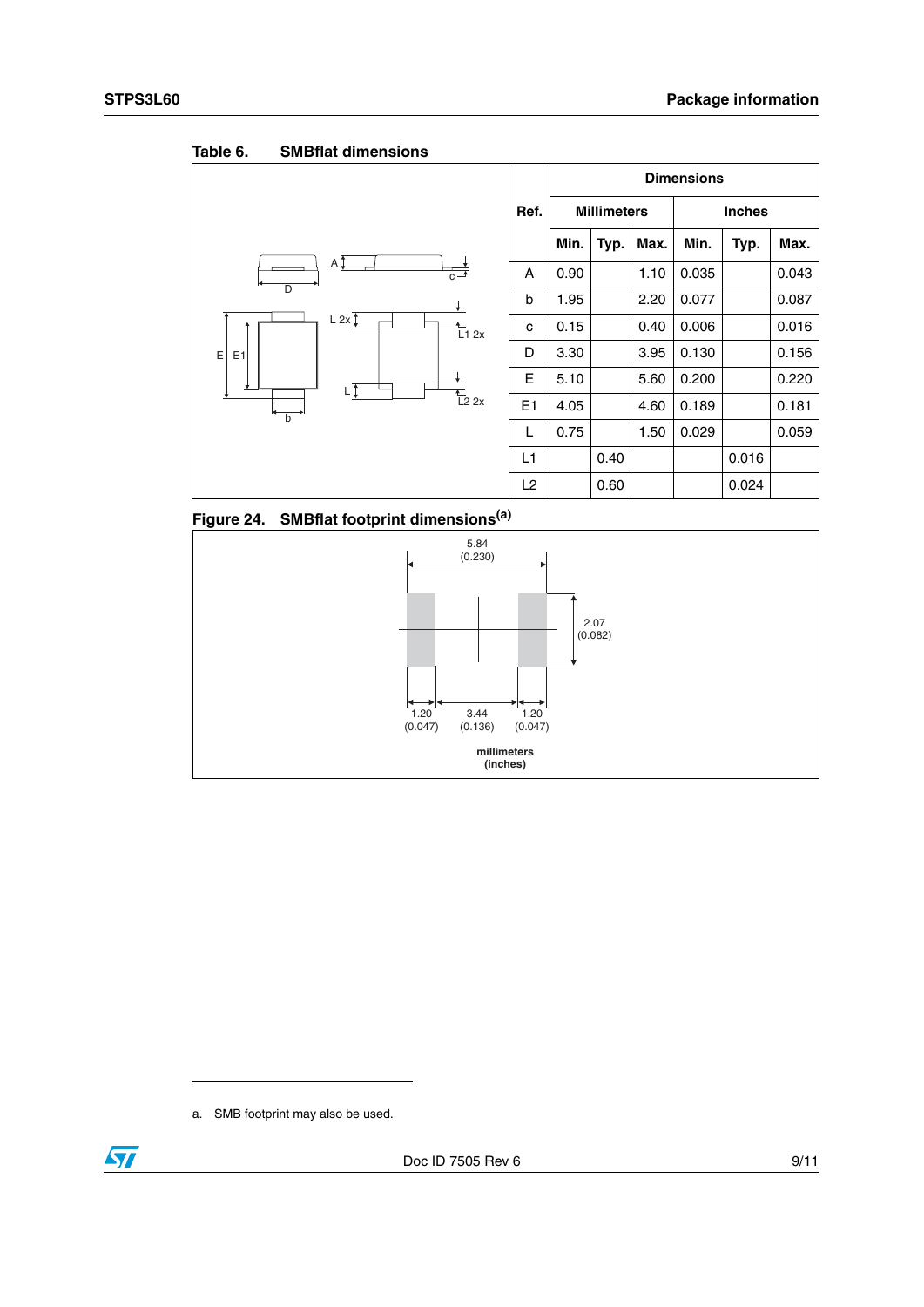# **3 Ordering information**

#### Table 7. **Ordering information**

| Order codes | <b>Marking</b> | Package        | Weight            | <b>Base gty</b> | Delivery mode |  |
|-------------|----------------|----------------|-------------------|-----------------|---------------|--|
| STPS3L60    | STPS3L60       | DO-201AD       | 1.12 <sub>q</sub> | 600             | Ammopack      |  |
| STPS3L60RL  | STPS3L60       | DO-201AD       | 1.12 $g$          | 1900            | Tape and reel |  |
| STPS3L60Q   | STPS3L60       | DO-15          | 0.4 <sub>q</sub>  | 1000            | Ammopack      |  |
| STPS3L60ORL | STPS3L60       | DO-15          | 0.4 <sub>q</sub>  | 6000            | Tape and reel |  |
| STPS3L60U   | G36            | <b>SMB</b>     | $0.107$ a         | 2500            | Tape and reel |  |
| STPS3L60UF  | FG36           | <b>SMBflat</b> | $0.136$ a         | 5000            | Tape and reel |  |

# **4 Revision history**

#### Table 8. **Document revision history**

| Date        | <b>Revision</b> | <b>Changes</b>                                                                                                    |
|-------------|-----------------|-------------------------------------------------------------------------------------------------------------------|
| July-2003   | 5Α              | Previous issue                                                                                                    |
| 12-Jun-2009 | 6               | Reformatted to current standards. Added SMBflat package.<br>Added ECOPACK statement. Added cathode band graphics. |

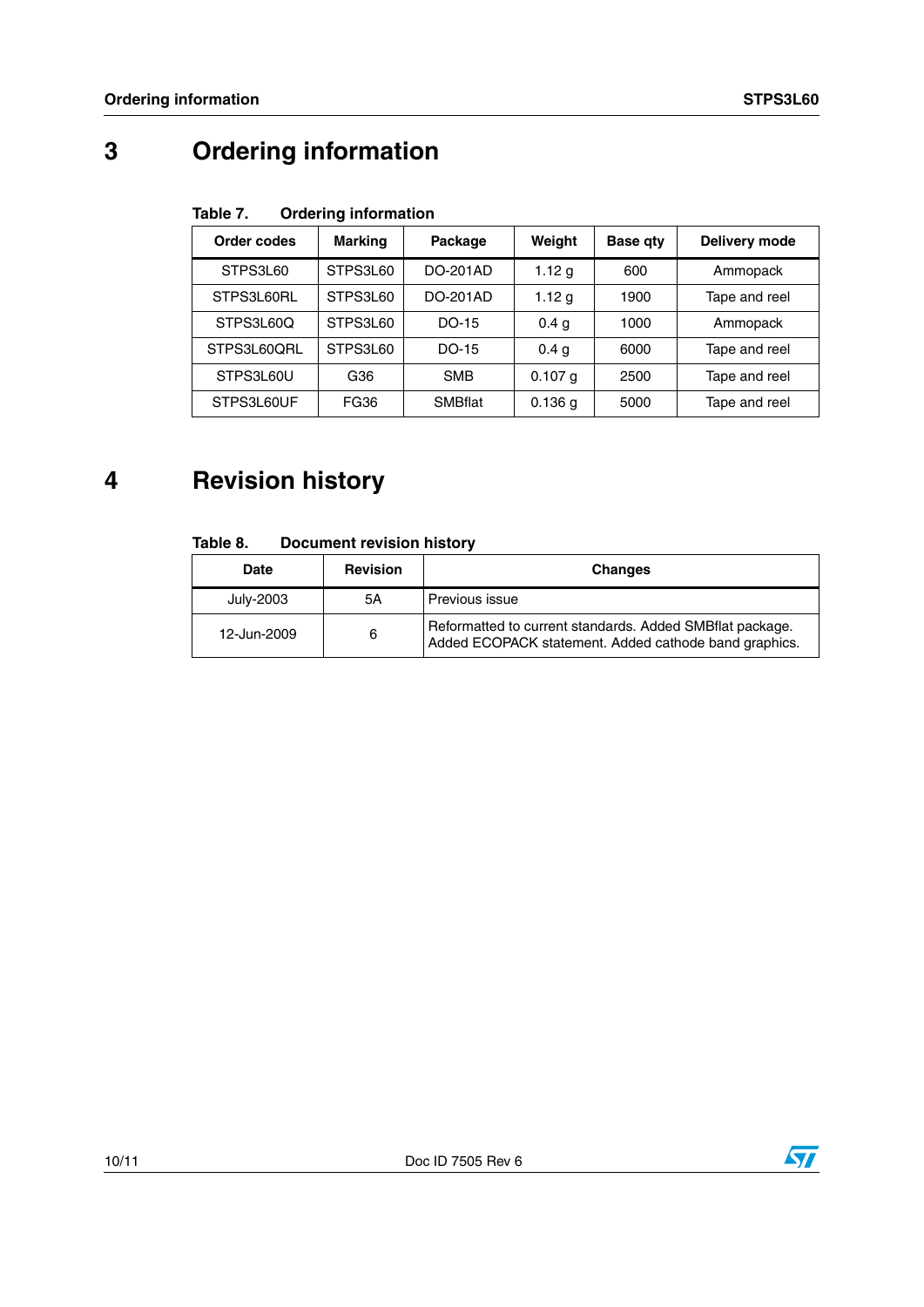#### **Please Read Carefully:**

Information in this document is provided solely in connection with ST products. STMicroelectronics NV and its subsidiaries ("ST") reserve the right to make changes, corrections, modifications or improvements, to this document, and the products and services described herein at any time, without notice.

All ST products are sold pursuant to ST's terms and conditions of sale.

Purchasers are solely responsible for the choice, selection and use of the ST products and services described herein, and ST assumes no liability whatsoever relating to the choice, selection or use of the ST products and services described herein.

No license, express or implied, by estoppel or otherwise, to any intellectual property rights is granted under this document. If any part of this document refers to any third party products or services it shall not be deemed a license grant by ST for the use of such third party products or services, or any intellectual property contained therein or considered as a warranty covering the use in any manner whatsoever of such third party products or services or any intellectual property contained therein.

**UNLESS OTHERWISE SET FORTH IN ST'S TERMS AND CONDITIONS OF SALE ST DISCLAIMS ANY EXPRESS OR IMPLIED WARRANTY WITH RESPECT TO THE USE AND/OR SALE OF ST PRODUCTS INCLUDING WITHOUT LIMITATION IMPLIED WARRANTIES OF MERCHANTABILITY, FITNESS FOR A PARTICULAR PURPOSE (AND THEIR EQUIVALENTS UNDER THE LAWS OF ANY JURISDICTION), OR INFRINGEMENT OF ANY PATENT, COPYRIGHT OR OTHER INTELLECTUAL PROPERTY RIGHT.**

**UNLESS EXPRESSLY APPROVED IN WRITING BY AN AUTHORIZED ST REPRESENTATIVE, ST PRODUCTS ARE NOT RECOMMENDED, AUTHORIZED OR WARRANTED FOR USE IN MILITARY, AIR CRAFT, SPACE, LIFE SAVING, OR LIFE SUSTAINING APPLICATIONS, NOR IN PRODUCTS OR SYSTEMS WHERE FAILURE OR MALFUNCTION MAY RESULT IN PERSONAL INJURY, DEATH, OR SEVERE PROPERTY OR ENVIRONMENTAL DAMAGE. ST PRODUCTS WHICH ARE NOT SPECIFIED AS "AUTOMOTIVE GRADE" MAY ONLY BE USED IN AUTOMOTIVE APPLICATIONS AT USER'S OWN RISK.**

Resale of ST products with provisions different from the statements and/or technical features set forth in this document shall immediately void any warranty granted by ST for the ST product or service described herein and shall not create or extend in any manner whatsoever, any liability of ST.

ST and the ST logo are trademarks or registered trademarks of ST in various countries.

Information in this document supersedes and replaces all information previously supplied.

The ST logo is a registered trademark of STMicroelectronics. All other names are the property of their respective owners.

© 2009 STMicroelectronics - All rights reserved

STMicroelectronics group of companies

Australia - Belgium - Brazil - Canada - China - Czech Republic - Finland - France - Germany - Hong Kong - India - Israel - Italy - Japan - Malaysia - Malta - Morocco - Philippines - Singapore - Spain - Sweden - Switzerland - United Kingdom - United States of America

**www.st.com**



Doc ID 7505 Rev 6 11/11